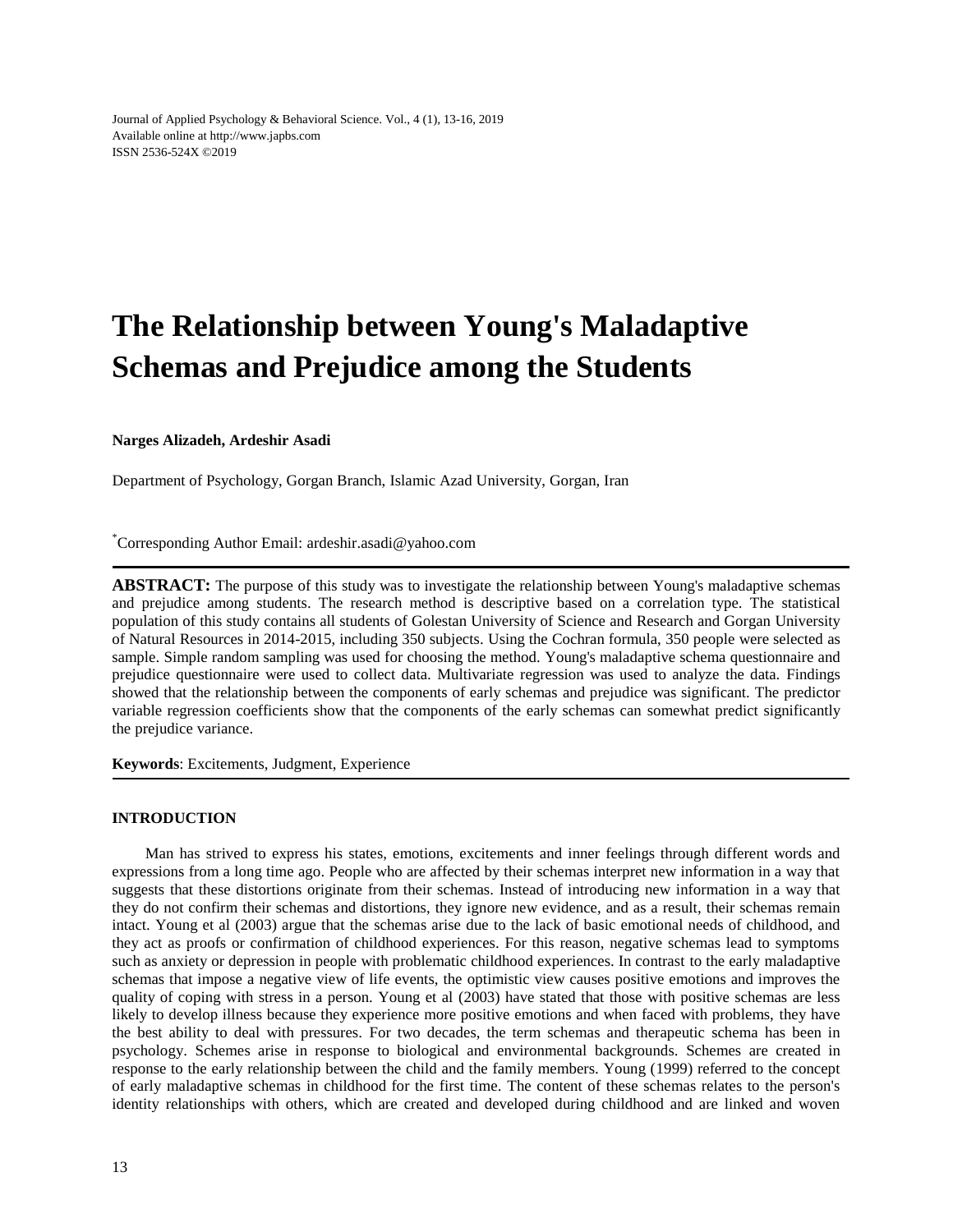throughout the life of a person in a vast and complex way. The early maladaptive schemas are a collection of the early ineffective experiences with others in the immediate environment of the child.

Prejudice, terms of prejudice, discrimination, and even format impressions are sometimes used in daily conversations and in the media in the same sense, but in fact each one refers to a specific concept. Thus, the texts of social psychology are examined distinctly. Social psychology has provided several definitions for prejudice, which we refer to several examples: "prejudice is liking or disliking people due to their membership in a social group that usually refers to a more negative bias" (Mohseni et al., 2005). Prejudice is a special attitude towards the members of social groups that are created merely for their membership in those groups and it is usually negative. Prejudice is early judgment, a special thought or feeling about an issue that usually comes before collecting and reviewing the necessary information and based on inadequate or even imaginary evidence. Prejudice is a general concept, but in social psychology texts, in most cases, only negative prejudices are investigated in relation to the members of social groups, and less is referred to other cases of prejudice, while prejudice may be for individuals, objects, and even places. In addition, prejudice may be positive. Prejudice is often viewed as an attitude towards the social group and its characteristics. Attitudes act as a mental plan. Mental plans are cognitive frameworks that organize the interpretation and recall of information. For this reason, individuals who have a prejudice for some groups tend to process information about these groups in a different way. They pay more attention to coordinate their views and remember them carefully. One of the other characteristics of attitude, feelings and emotions relates to the subject of attitude. People with a prejudice have usually negative emotions and feelings towards the members of the social group. Therefore, the purpose of the study was to investigate the relationship between Young's maladaptive schemas and prejudice among the students.

#### **METHODOLOGY**

The research method is descriptive based on a correlation type. The statistical population of this study contains all male and female students of Golestan University of Science and Research and Gorgan University of Natural Resources in 2014, including 350 subjects. Using the Cochran formula, 350 people were randomly selected as sample. In the implementation stage, the way of responding to the tests was described for the participants in detail after providing a preliminary description of the measurement tool and the purpose of the test. Regarding ethical considerations, they were assured that the information received be used only in this research and that any abuse be reserved after obtaining consent from individuals and providing necessary information. The following questionnaires were used to measure the variables of the research.

#### **Young's maladaptive schema questionnaire**

Early maladaptive schema questionnaire (short form) is a 75-item questionnaire developed by Young (1999) for evaluating fifteen early maladaptive schemas. The fifteen schemas are as follows: 1. Emotional deprivation, 2. Exclusion / Abandonment, 3. Distrust / Abuse, 4. Social isolation, 5. Deficiency / Shame, 6. Failure, 7. Dependence / Insufficiency, 8. Vulnerability towards harm or disease, 9. Preoccupation / Trapping, 10. Obedience, 11. Altruism, 12. Emotional deterrence, 13. Irregular criteria, 14. Destitution, and 15. Insolvency and inadequate self-discipline. Each item is graded by six options (from one: completely wrong with me; to six: it completely describes me). A high score in a certain subscale indicates more likely a non-conforming schema for that individual.

Ghazizadeh and Abbasian (2009) investigated a simultaneous validity of the questionnaire and the schema by studying the relationship between the schema test and the irrational belief test, which the correlation was 0.36 and it was significant.

*Prejudice questionnaire*: it includes researcher made questionnaire. Face validity of the questionnaire has been approved by the supervisor. The retest reliability of this questionnaire is  $\alpha = 0.69$ . The method of scoring in prejudice questionnaire is a five-point Likert scale. To get the score of each sub-scale, add all the terms together. The questions are direct and do not have a reverse question. The highest score is 40 and the lowest is zero, which means that the higher the score, the more the prejudice. Regression was used to analyze the data.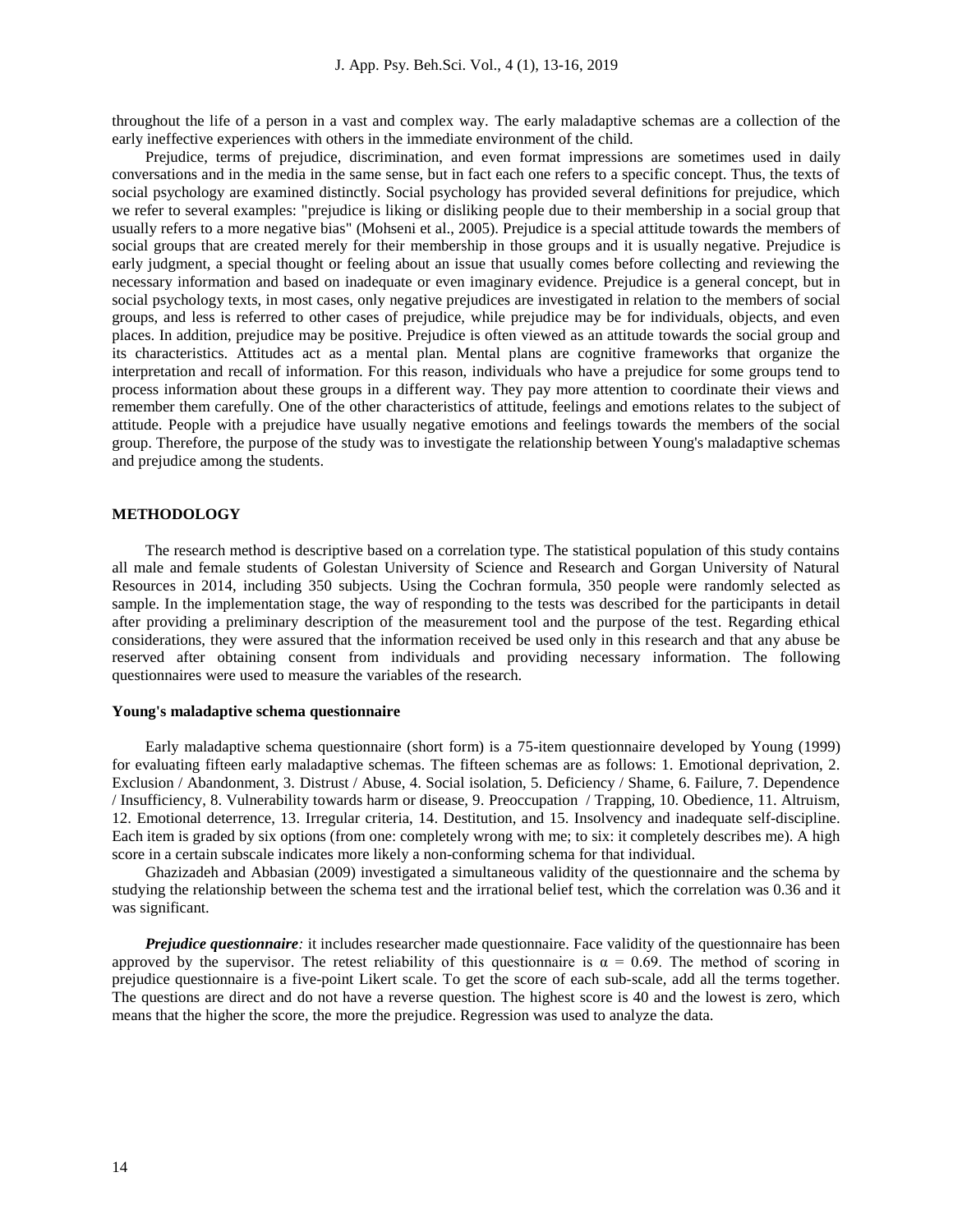# **RESULTS**

Regression was used to investigate the relationship between maladaptive schemas and prejudice.

**Table 1.** The characteristics of the regression test to predict prejudice based on early schemas.

| Model      | SS       | df           | MS     | F    | sig  |
|------------|----------|--------------|--------|------|------|
| Regression | 2279.74  | 15           | 151.98 | 4.21 | 0.00 |
| Remaining  | 11471.06 | 318          | 36.7   |      |      |
| Total      | 13750.8  | 333          |        |      |      |
|            |          | $R^2 = 0.16$ |        |      |      |

| Components                                   | B        | <b>SEB</b> | $\beta$  | t        | sig   |
|----------------------------------------------|----------|------------|----------|----------|-------|
| <b>Emotional deprivation</b>                 | 0.12     | 0.35       | 0.022    | 0.34     | 0.72  |
| Exclusion / Abandonment                      | 0.37     | 0.29       | 0.077    | 1.29     | 0.19  |
| Distrust / Abuse                             | 10.24    | 0.44       | 0.22     | 2.81     | 0.005 |
| Social isolation                             | $-0.38$  | 0.45       | $-0.065$ | $-0.84$  | 0.39  |
| Deficiency / Shame                           | $-0.16$  | 0.52       | $-0.025$ | $-0.31$  | 0.75  |
| Failure                                      | $-0.058$ | 0.48       | $-0.010$ | $-0.12$  | 0.90  |
| Vulnerability                                | 0.21     | 0.40       | 0.040    | 0.51     | 0.60  |
| Preoccupation / Trapping                     | $-0.39$  | 0.41       | $-0.69$  | $-0.95$  | 0.34  |
| Obedience                                    | 0.35     | 0.44       | 0.063    | 0.81     | 0.41  |
| Altruism                                     | 0.000    | 0.29       | 0.000    | $-0.001$ | 0.99  |
| Emotional deterrence                         | $-0.05$  | 0.35       | $-0.01$  | $-0.14$  | 0.88  |
| Irregular criteria                           | $-0.22$  | 0.33       | $-0.04$  | $-0.66$  | 0.50  |
| Destitution                                  | 10.27    | 0.35       | 0.23     | 3.53     | 0.000 |
| Insolvency and inadequate<br>self-discipline | 0.21     | 0.38       | $-0.03$  | 0.5      | 0.57  |
| Dependence / Insufficiency                   | 0.27     | 0.5        | 0.04     | 0.55     | 0.57  |

**Table 2.** Effect coefficients of the components of schemas in the regression equation.

In order to answer the relationship between the components of the early schemas and prejudice in the above tables, the results of variance analysis and regression statistical characteristics show that the observed F (2.38) is significant  $(P = 0.00)$  and 0.34 variance related to the prejudice are explained by the components of the early schemas ( $R^2 =$ 0.34). The predictor variable regression coefficients show that the components of the early schemas can partially determine significantly the variance of the prejudice. According to t statistic, the coefficient of influence of distress / abuse components (t = 2.81, p  $\leq$  0.005) and destitution (t = 3.53, p  $\leq$  0.00) rationally shows that these variables are included in the equation and they can predict the changes in the prejudice with confidence 0.95. Other components of the early schemas were not included in the regression equation (Table 2).

## **CONCLUSION**

The purpose of the study was to investigate the relationship between Young's maladaptive schemas and prejudice among the students. The findings showed that the relationship between the components of the early schemas and prejudice was significant. The predictor variable regression coefficients show that the components of the early schemas can somewhat predict significantly the prejudice variance. The results of this study are consistent